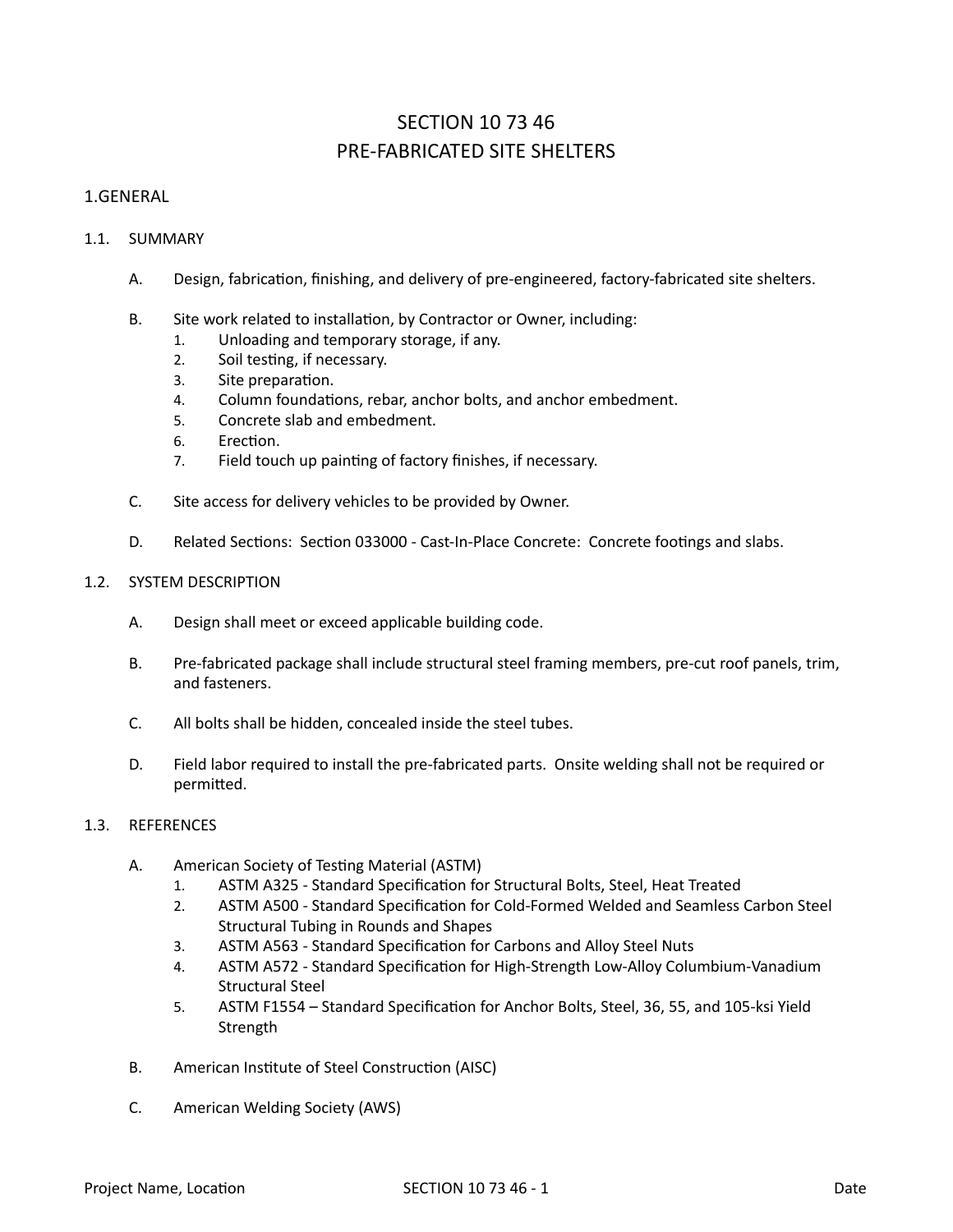- D. Steel Structures Painting Council (SSPC); SSPC-SP10 Near-White Blast Cleaning
- E. Leadership in Energy and Environmental Design (LEED)
- F. OSHA Standards 29 CFR, Part 1926, Subpart R (Steel Erection), Standard Number 1926.755: Compliance requires a minimum of four anchor bolts per column.

## 1.4. QUALITY ASSURANCE

- A. Designer Qualifications: Design under direct supervision of a Professional Engineer experienced in design of this type of work and licensed in the State where the Project is located.
- B. Manufacturer Qualifications: Company experienced in design and manufacture of shelters of the type specified, and having the following:
	- 1. Minimum five years of experience in design and fabrication of pre-fabricated steel shelters.
	- 2. Three references of similar shelters completed within the past year.
	- 3. Fabricator membership in American Institute of Steel Construction (AISC), requiring quality control documentation and procedures. Provide current AISC shop certification upon request.
	- 4. All welding to be performed to AWS standards by AWS certified welders. Provide welding certification upon request.
- C. Perform the work in accordance with applicable federal, State, and local building and safety codes and regulations.

### 1.5. SUBMITTALS

- A. Minimum 5 sets of shop drawings, showing all details of construction, including foundation sizes, reinforcement, and locations.
	- 1. Provide the licensed professional engineer's state stamp or seal on the shop drawings.
	- 2. Provide the licensed professional engineer's state stamp or seal on the structural calculations.
- B. Selection Samples: For each finish product specified, color charts representing manufacturer's full range of available colors.
- C. Warranty
	- 1. Provide minimum five year frame warranty against manufacturer defects.
	- 2. Provide roofing manufacturer's limited warranty.

### 1.6. DELIVERY, STORAGE, AND PROTECTION

- A. Package factory-finished steel components in foam, cardboard, and stretch wrap to protect the finish during transit.
- B. Shipped knocked down for minimal shipping charges.
- C. Deliver products to project site in manufacturer's protective packaging.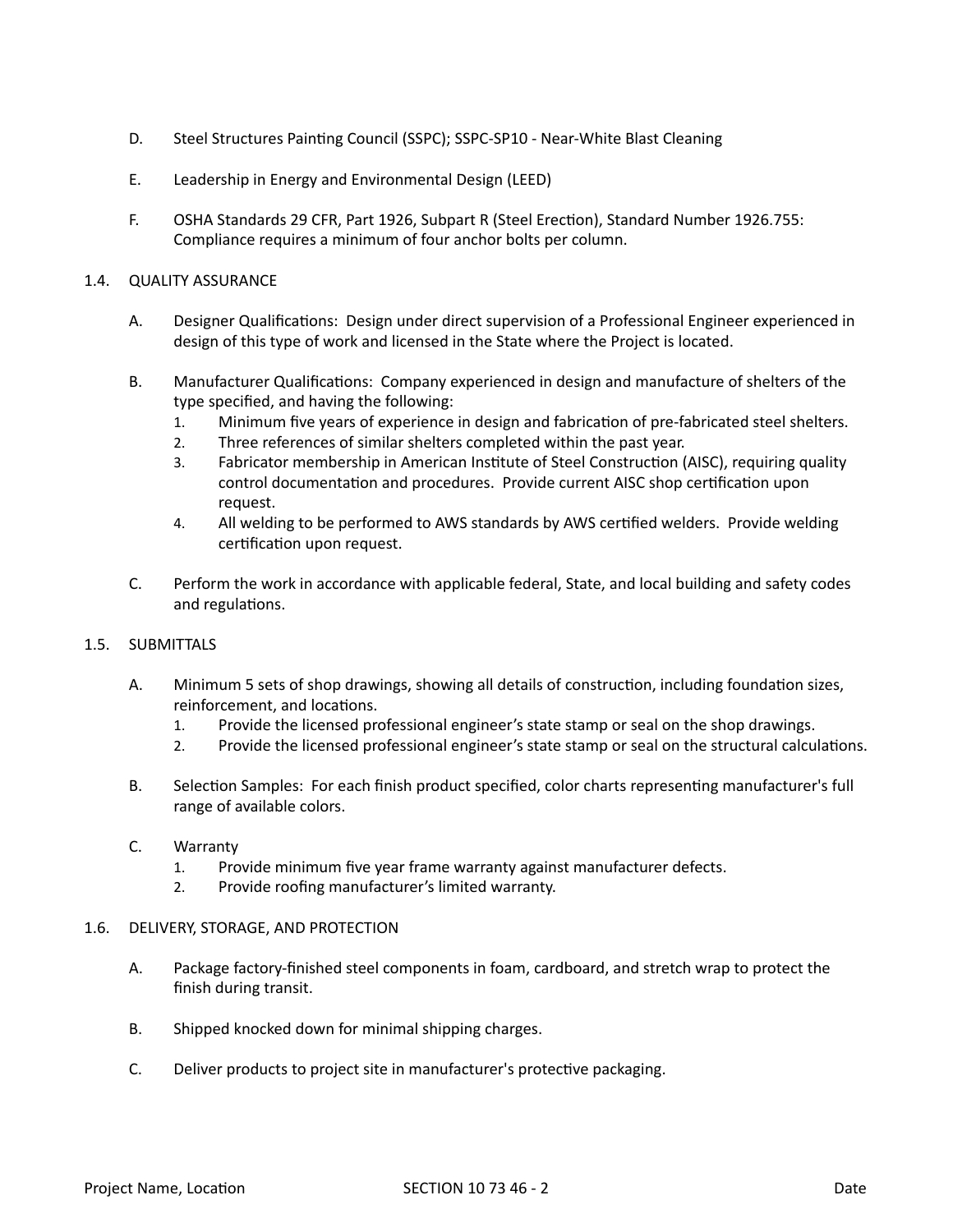- D. Follow shelter manufacturer's recommendations and instructions, including those printed on the shop drawings. To minimize damage during unloading, use only padded forks or non-marring slings.
- E. Store products in manufacturer's unopened packaging well off the ground and covered out of weather until ready for installation.

## 2.PRODUCTS

- 2.1. GENERAL
	- A. Model: AS- as manufactured by RCP Shelters, Inc.
	- B. Size and dimensions
		- 1. Shape:
		- 2. Dimensions: reference preliminary drawings
		- 3. Roof Style: \_\_\_\_\_\_\_\_\_\_\_\_\_\_\_\_\_
		- 4. Roof Pitch:
		- 5. Eave Height: minimum 7'-6"
		- 6. Quantity: reference bid package
	- C. Approved Manufacturer: RCP Shelters, Inc.
		- 1. 2100 SE Rays Way, Stuart, FL 34994.
		- 2. Toll Free: 800-525-0207
		- 3. Fax: 772-288-0207
		- 4. Website: [www.rcpshelters.com](http://www.rcpshelters.com)
		- 5. Email: [info@rcpshelters.com](mailto:info@rcpshelters.com)
	- D. Substitutions: Products other than specified must request and receive approval in writing by addendum at least ten (10) days prior to the bid date. See Instructions to Bidders for further instructions.

### 2.2. STEEL STRUCTURAL COMPONENTS

- A. Structural Framing: fabricated for field assembly using bolted connections with no welding required or permitted; cold-formed shapes prohibited.
	- 1. Columns & Beams: ASTM A500 Grade C structural steel tube. The following shapes are prohibited: I-beams, wide-flange beams, C-channels, Z-shapes.
	- 2. Plates: ASTM A572 Grade 50.
	- 3. Compression Ring: steel plate, ASTM A572 Grade 50.
	- 4. Fasteners
		- a. Bolts: ASTM A325 high strength bolts.
		- b. Nuts: ASTM A563 high strength nuts.
	- 5. Column Anchors: ASTM F1554 Grade 36, provided by Contractor or Owner, attached to top of foundation, recessed below slab on grade.
	- 6. Cap plates: factory bent and field installed with hidden fasteners on hip and ridge beams not normal to roof so that metal roof deck does not bear structurally on beam corner only
	- 7. Finish: Powder Coat
		- a. Pre-blast inspection to catch and remove oil, grease, and other coatings impeding contaminants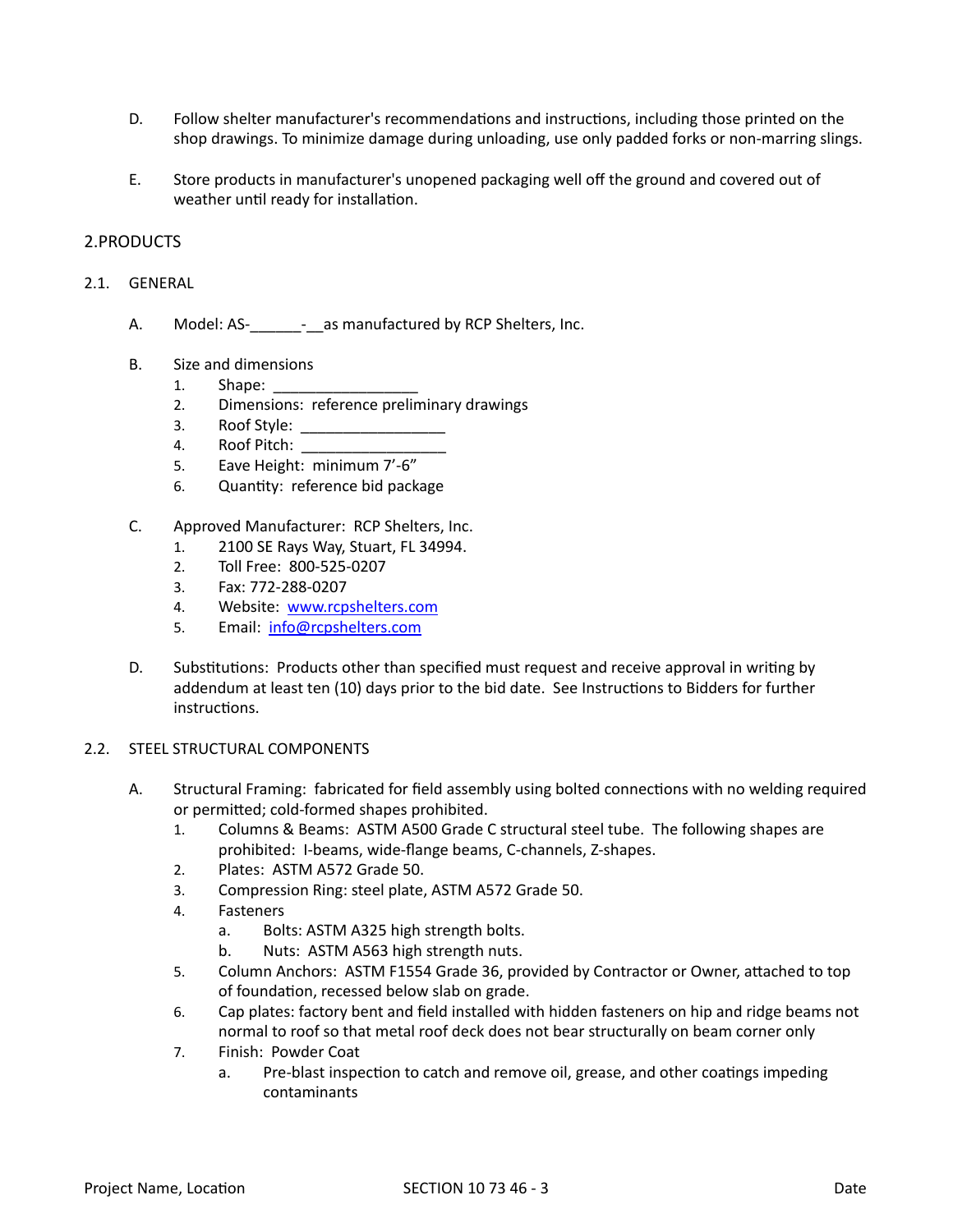- b. Steel grit blasted to near white condition in accordance with SSPC-SP10, removing all oil residue, mil scale, weld spatter, and slag
- c. Five stage phosphate wash (includes detergent, phosphate, rust protectant sealant)
- d. Epoxy powder coat primer
- e. Double topcoat TGIC polyester powder coat; color to be selected from manufacturer's standard color chart by Owner.
- f. Primer plus finish coats shall be 7-12 mils thick
- g. All materials inspected to meet 100% coating, proper cure, film thickness, and impact resistance
- h. Wet-coat alternatives shall not be acceptable.
- B. Roof System: Galvalume® structural metal roof panels with exposed fasteners.
	- 1. Acceptable Panel Profiles:
		- a. Galvalume® panels with 1-3/16" high ribs, 12" on center.
		- b. Galvalume® panels with 1-1/2" high ribs, 7.2" on center.
	- 2. Panel Gauge: minimum 24-gauge.
	- 3. Panel Width: 3'-0".
	- 4. Panel Length: Precut to the length from the eave to the ridge; angles factory precut.
	- 5. Panel Orientation: Ribs shall run with the pitch of the roof for proper drainage.
	- 6. Trim: Provide matching roof trim and fasteners.
	- 7. Finish: Factory pre-finished with Kynar 500® paint system; color to be selected by Owner from standard color chart.

## 3.EXECUTION

### 3.1. EXAMINATION

A. Verify that site earthwork has been performed as required for satisfactory installation.

### 3.2. PREPARATION

A. Install footings and column anchors of size, design, and location as specified by shelter manufacturer on approved shop drawings.

### 3.3. INSTALLATION

- A. Perform installation in accordance with applicable federal, State, and local building and safety codes.
- B. Structural special inspections, if required, are to be arranged and paid for by the Contractor or Owner.
- C. Install shelter in accordance with manufacturer's approved shop drawing and good construction practices.
- D. Install slab in accordance with shelter manufacturer's shop drawings. Slab perimeter dimensions determined by Owner.

### 3.4. CLEANING AND PROTECTION